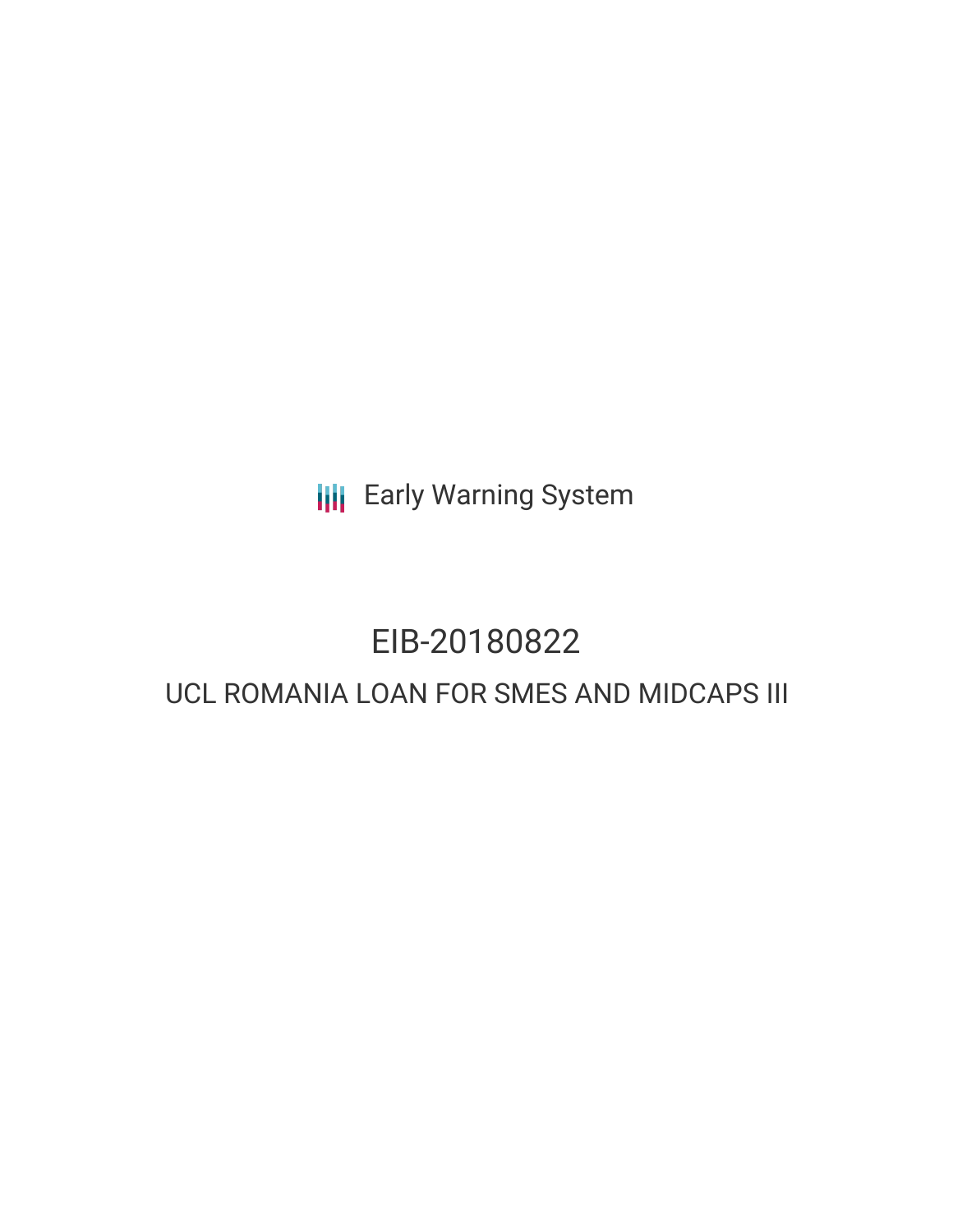### **Quick Facts**

| <b>Countries</b>               | Romania                              |
|--------------------------------|--------------------------------------|
| <b>Financial Institutions</b>  | European Investment Bank (EIB)       |
| <b>Status</b>                  | Proposed                             |
| <b>Bank Risk Rating</b>        | U                                    |
| <b>Borrower</b>                | UNICREDIT LEASING CORPORATION IFN SA |
| <b>Sectors</b>                 | Finance                              |
| <b>Investment Type(s)</b>      | Loan                                 |
| <b>Investment Amount (USD)</b> | \$113.86 million                     |
| <b>Loan Amount (USD)</b>       | \$113.86 million                     |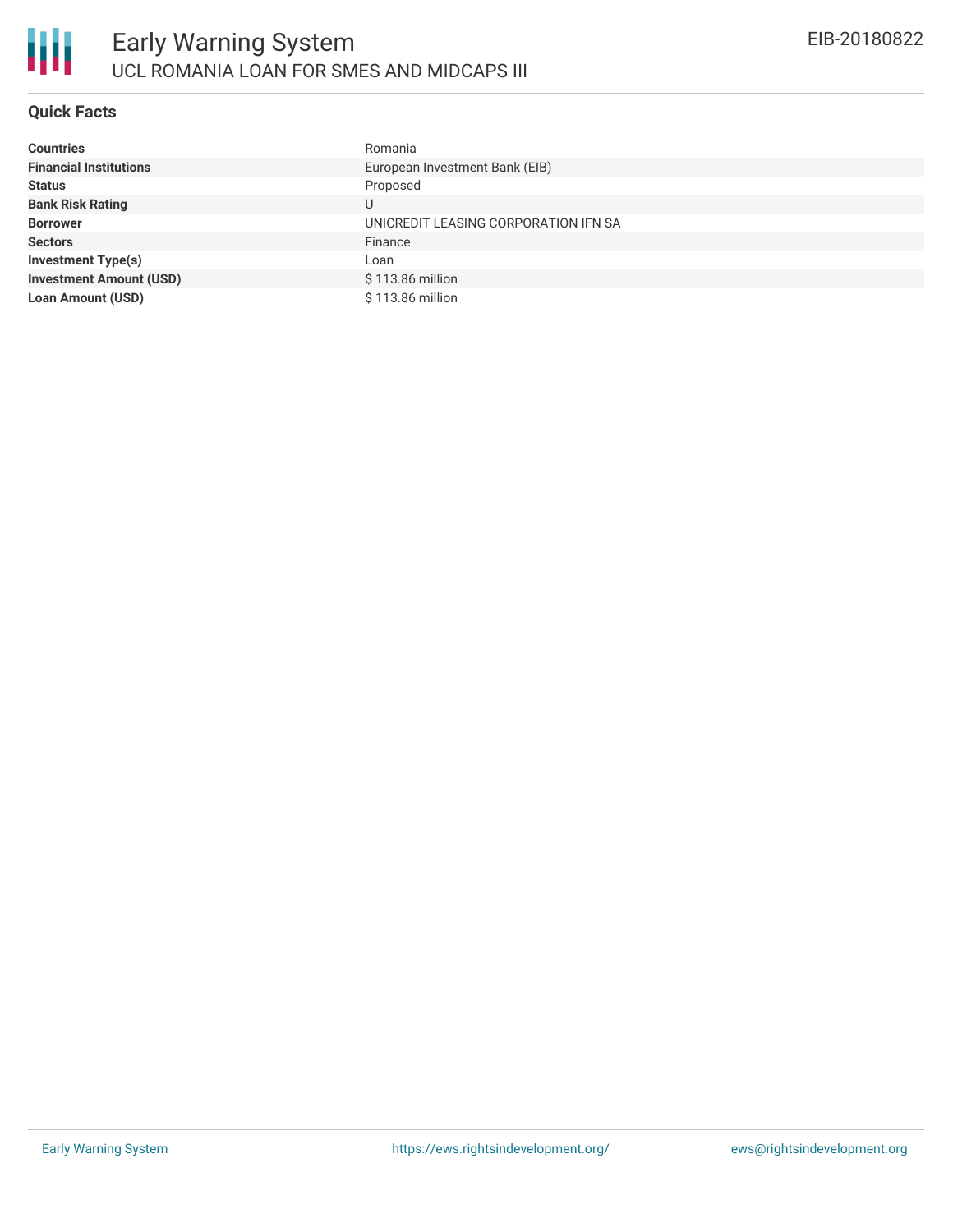

#### **Project Description**

According to EIB website, the project aims to support eligible investments made by SMEs and Mid-Caps in Romania, mainly in the agriculture, industry and services sectors. It also intends to make finance available for small/medium projects, partly focusing on innovation and skills, carried out by SMEs and Mid-Caps via leasing schemes in Romania.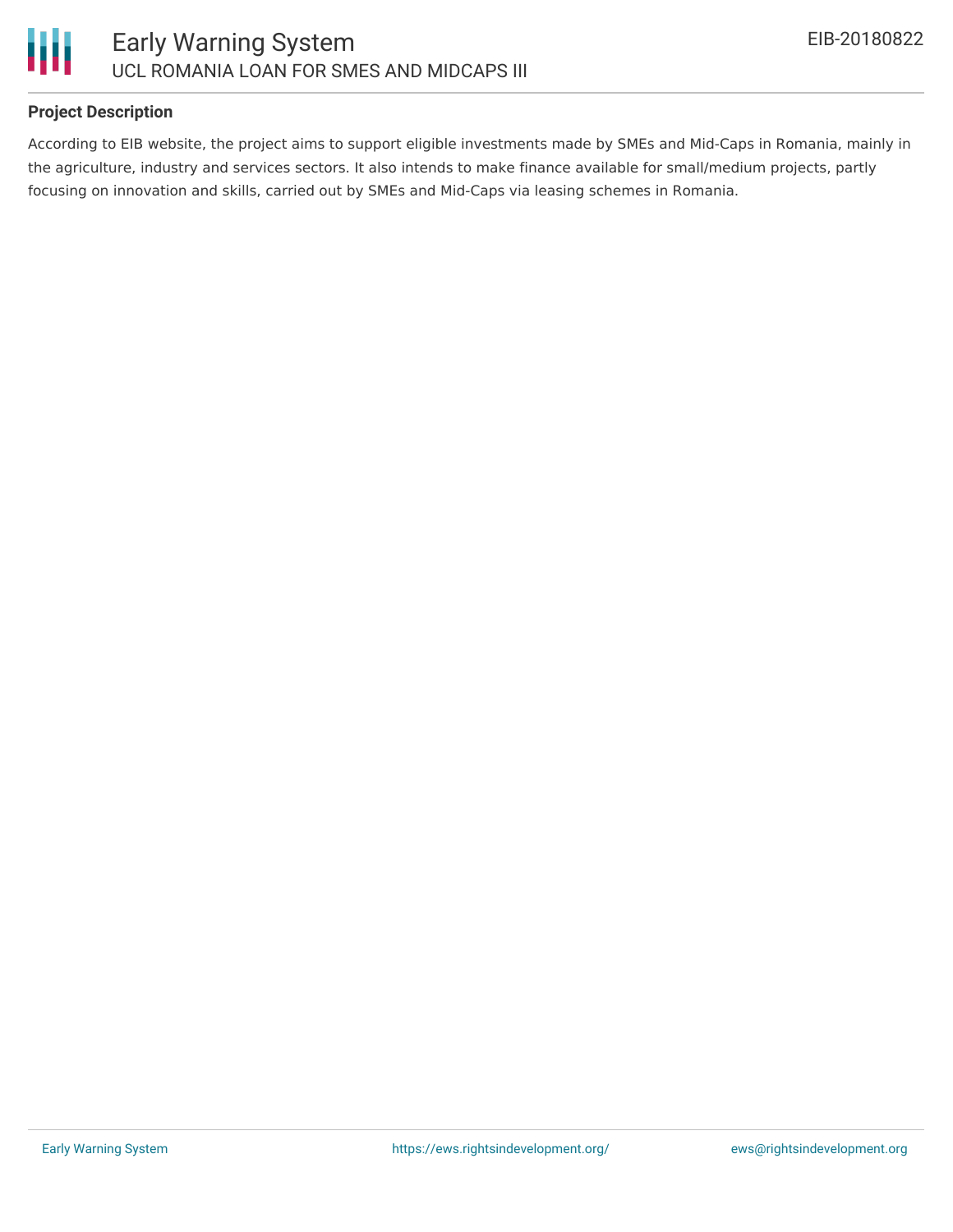

#### **Investment Description**

European Investment Bank (EIB)